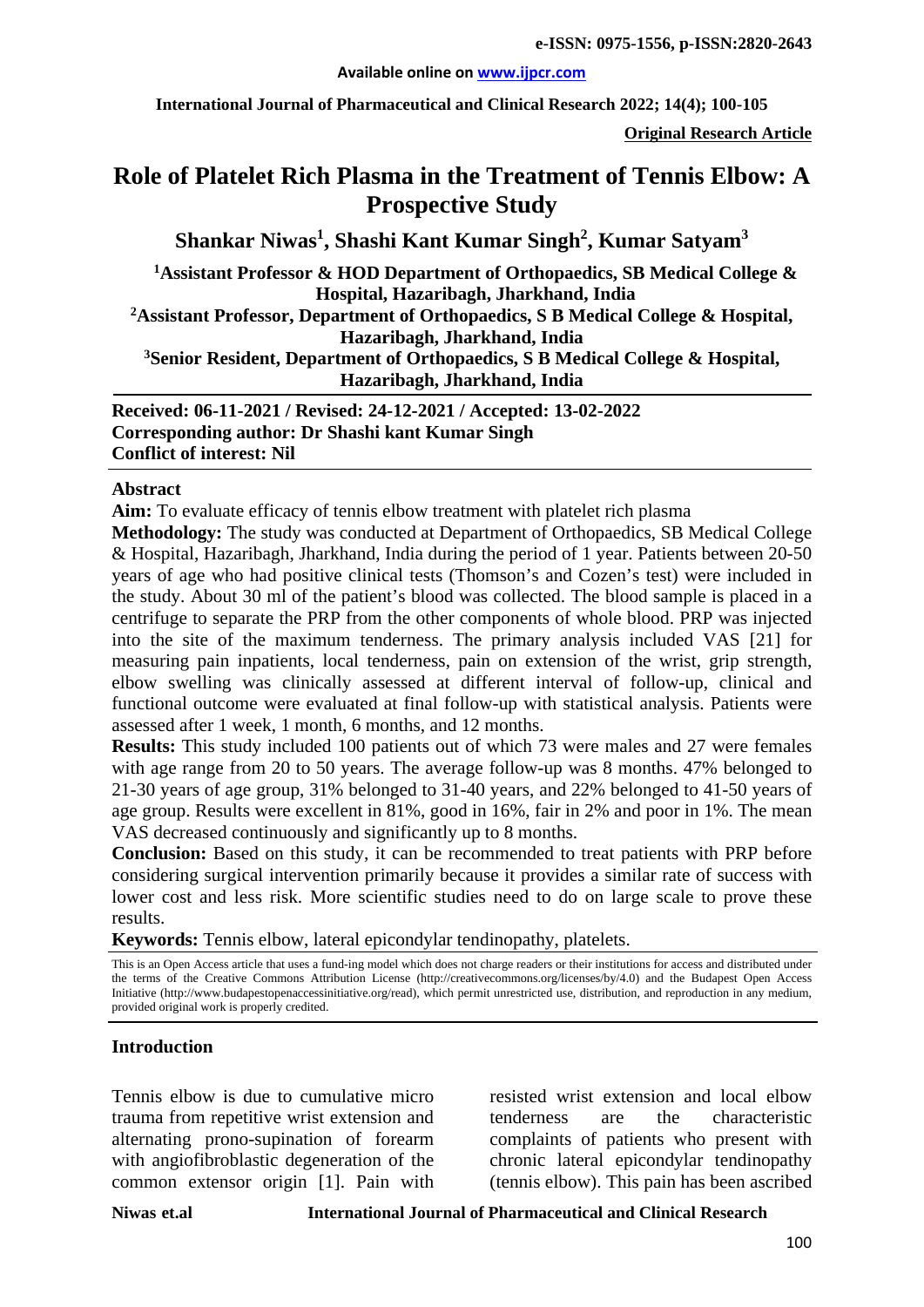to micro tears within the extensor carpi radial is brevis muscle and the subsequent development of angiofibroblastic dysplasia [2]. Other theories about the source of the pain include altered neurogenic pathways and up-regulation of substance P [3, 4].

Since this common disorder was first described in 1883, a wide variety of treatments has been proposed [5]. Rest, activity or equipment modification, nonsteroidal anti-inflammatory medication, bracing, and physical therapy have all been described as initial interventions. If these treatments fail to improve the pain and tenderness, secondline treatments such as cortisone injections, prolotherapy, autologous blood injections, platelet-rich plasma (PRP) injections, and needling of the extensor tendon origin have been recommended. If patients continue to report pain and dysfunction despite these measures, surgery is then considered.

Surgical options include open tendon debridement and repair, percutaneous or open tendon release, and arthroscopic debridement. Reviews of the surgical literature note few differences in the outcomes of these approaches overall, with a success rate of approximately 85% [6]. The use of PRP is a proactive therapeutic option which jumpstarts the healing process, which contains several different growth factors and other cytokines that stimulate healing of bone and soft tissue [7].

Platelets are, in part, mediators of the coagulation process, but they also contain more than 300 bioactive cytokines and growth factors that act via autocrine and paracrine mechanisms to help coordinate cellular communication [8]. Platelets also release vasoactive substances such as serotonin, calcium, histamine, and adenosine via their dense granules [9, 10]. Importantly, several preclinical studies suggest that PRP enhances human tendon cell proliferation, differentiation, and maturation [11-13]. Activation of the platelets with thrombin and/ or calcium to initiate release of the contents of the granules ex vivo has been recommended in the wound healing literature. Recent information, however, strongly suggests that PRP without activation promotes a better healing response [14].

Platelet-rich-plasma (PRP) is nowadays widely used for tendinopathies, considered as safe, and currently supported by the strongest scientific journals [14]. However, the potential benefits of PRP are discordant, especially concerning the elbow. Even if the superiority of PRP over corticosteroids is well established [15], the efficacy of PRP in addition to tendon needling or fenestration compared to tendon needling or fenestration alone is still controversial [16-18].

# **Materials and Methods**

The study was conducted at Department of Orthopaedics, SB Medical College & Hospital, Hazaribagh, Jharkhand, India during the period of 1 year. Patients between 20-50 years of age who had positive clinical tests (Thomson's and Cozen's test) were included in the study. Patients with arthritis of elbow, cervical spine pathology, infection, myositis, previous elbow trauma, previous steroid injection, or surgical intervention were excluded from this study.

About 30 ml of the patient's blood was collected [19]. The blood sample is placed in a centrifuge to separate the PRP from the other components of whole blood. PRP was injected into the site of the maximum tenderness.

Patients were asked to rate their pain according to visual analog scale (VAS). All cases were protected with brace initially and given anti-inflammatory agents for 1 week with cold fermentation, and then restoration of normal daily activities were allowed from the 3rd week with stretching and physiotherapy [20]. The primary analysis included VAS [21] for measuring pain inpatients, local tenderness, pain on extension of the wrist,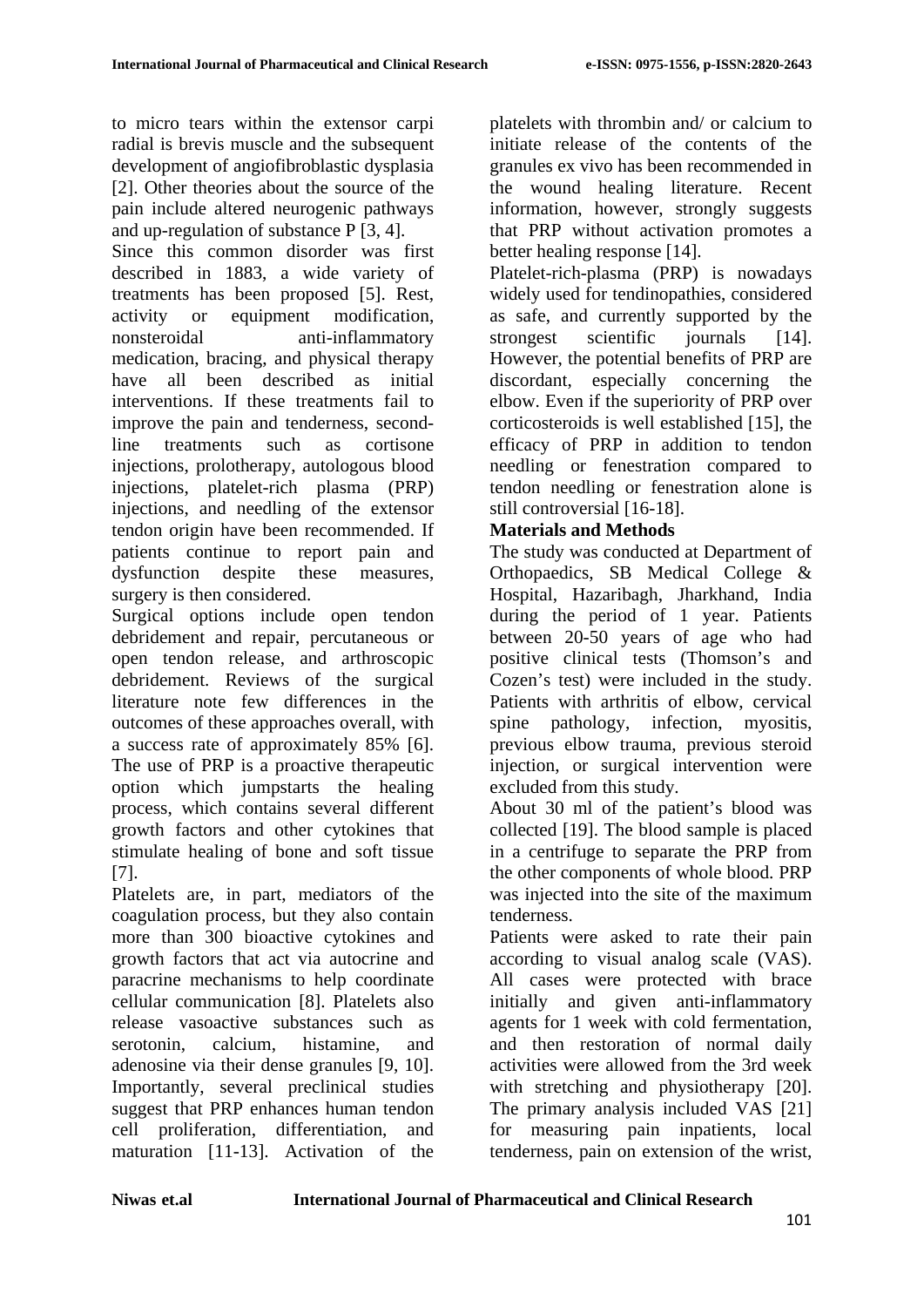grip strength, elbow swelling were clinically assessed at different interval of follow-up, clinical and functional outcome were evaluated at final follow-up with statistical analysis. Patients were assessed after 1 week, 1 month, 6 months, and 12 months.

This study included 100 patients out of which 73 were males and 27 were females with age range from 20 to 50 years. The average follow-up was 8 months. 47% belonged to 21-30 years of age group, 31% belonged to 31-40 years, and 22% belonged to 41-50 years of age group.

## **Results:**

| Variables            |                       | Number |
|----------------------|-----------------------|--------|
| Gender               | Males                 | 73     |
|                      | Females               | 27     |
| Age group (in years) | $21 - 30$             | 47     |
|                      | $31 - 40$             | 31     |
|                      | $41 - 50$             | 22     |
| Complications        | Superficial infection | 5      |
|                      | Nerve palsy           |        |
|                      | Recurrence            |        |

**Table 1: Demographic details and complications**

In 5 cases, there was superficial infection seen but subsided with oral antibiotics and did not require any surgical intervention; in 1 case nerve palsy was seen which

eventually recovered fully without any intervention; and no cases of recurrence were there.

| Signs and symptoms         | Assessment at different intervals |       |          |           |
|----------------------------|-----------------------------------|-------|----------|-----------|
|                            | week                              | month | 6 months | 12 months |
| Pain                       | 100                               | 64    | 29       |           |
| Local tenderness           | 98                                | 45    |          |           |
| Pain on extension of wrist | 95                                | 52    | 33       |           |
| Elbow swelling             |                                   | 29    |          |           |

## **Table 2: Signs and symptoms at different intervals of time**

#### **Table 3: Final outcomes**

| Final results (At the end of 12 months) | Number |
|-----------------------------------------|--------|
| Excellent                               |        |
| Good                                    | 16     |
| Fair                                    |        |
| Poor                                    |        |

Results were excellent in 81, good in 16, fair in 2 and poor in 1. The mean VAS decreased continuously and significantly up to 8 months.

# **Discussion:**

Chronic lateral epicondylar tendinopathy, also known as tennis elbow, is a common

problem seen by primary care physicians, physiatrists, and orthopaedic surgeons. Tennis elbow is a frequent cause of disability. It is often self-limiting or responsive to nonoperative measures such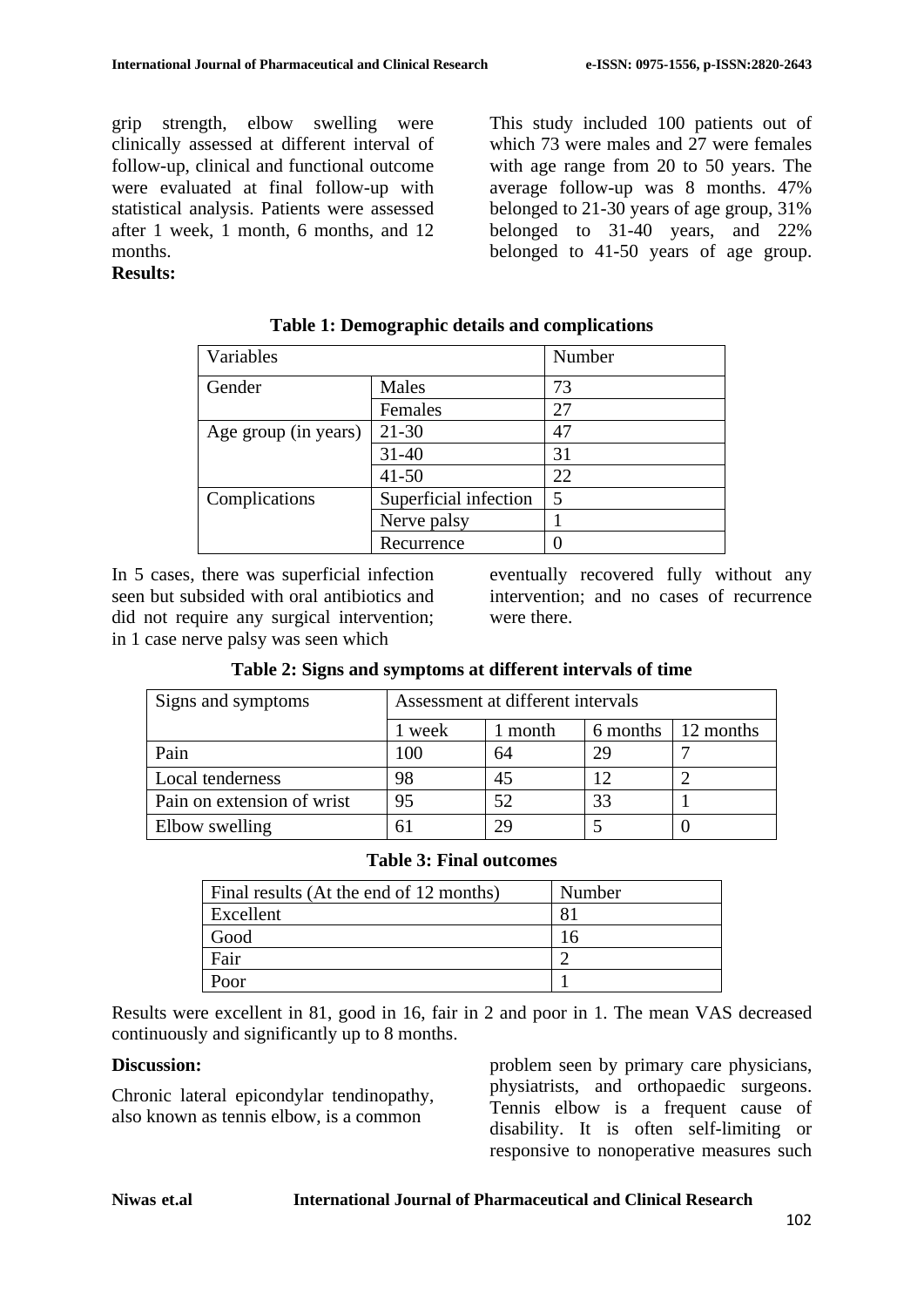as rest, anti-inflammatory medication, physical therapy, and activity modification. Home-based stretching and eccentric strengthening exercises can also be effective if the patient is compliant. In approximately 10% to 15% of patients, however, symptoms of local elbow tenderness and pain with resisted wrist extension persist. In this cohort of patients, corticosteroid injections are often considered. A survey of 400 members of the American Academy of Orthopaedic Surgeons found that 93% had administered a corticosteroid injection for this type of problem [22]. Cortisone injections have demonstrated short-term pain improvements but also result in high rates of symptom recurrence [23, 24].

The use of PRP is a proactive therapeutic option which jumpstarts the healing process, which contains several different growth factors and other cytokines that stimulate healing of bone and soft tissue [25, 26] PRP after injecting to the pathological site gets activated by collagen from the surrounding soft tissue, releasing growth factors, and cytokines [27] . These bioactive proteins and amino acid chains in turn stimulate local stem cells and enhance extracellular matrix gene expression, following which reparative cells from the vascular tissues and bone marrow then occurs.

Klein et al. [28] supported this thought with in vitro data, reporting transforming growth factor beta significantly increases Type I collagen production in tendon sheath fibroblasts. In a short-term study, using whole blood, Edward, and Calandruccio [29] reported 78% good results in treating tennis elbow with the requirement of multiple injections.

In the most recent meta-analysis focused on the management of tendinopathies, PRP was reported to be beneficial compared to others infiltrative therapies [30]. Many of the studies included comparisons between PRP and corticosteroids. Given that corticosteroid infiltrations have been shown to be deleterious for epicondylitis [31], the authors considered that the potential observed PRP benefits reported in recent meta-analyses including corticosteroids in control group [30] should not support the use of the PRP itself in clinical practice. Rather, the efficacy of PRP in addition to tendon fenestration compared to tendon fenestration alone remains controversial. Martin et al. [17] found in a partially blinded randomized controlled trial (RCT) involving 71 patients no clinical differences at 6 months of follow-up between 2 sessions of fenestration with either saline + local anesthetic or  $PRP +$ local anesthetic.

In a similar blinded RCT involving 50 patients, Schöffl et al. [18] found no clinical differences at 6 months of followup. Montalvan et al. [32] found in an RCT involving 50 patients no clinical differences at 6 months of follow-up between 2 infiltrations of PRP and saline solutions. Rehabilitation was not allowed during the trial and the tendon was not fenestrated. Mishra et al. [33] reported in a blinded RCT involving 119 patients a positive clinical effect of PRP over saline solution, using a single injection with fenestration. Behera et al. [34] found similar results in a small RCT on 25 patients.[35]

# **Conclusion:**

Based on this study, it can be recommended to treat patients with PRP before considering surgical intervention primarily because it provides a similar rate of success with lower cost and less risk. More scientific studies need to done on large scale to prove these results.

# **References:**

1. Cyriax JH. The pathology and treatment of tennis elbow. J Bone Joint Surg 1936;18A:921-40.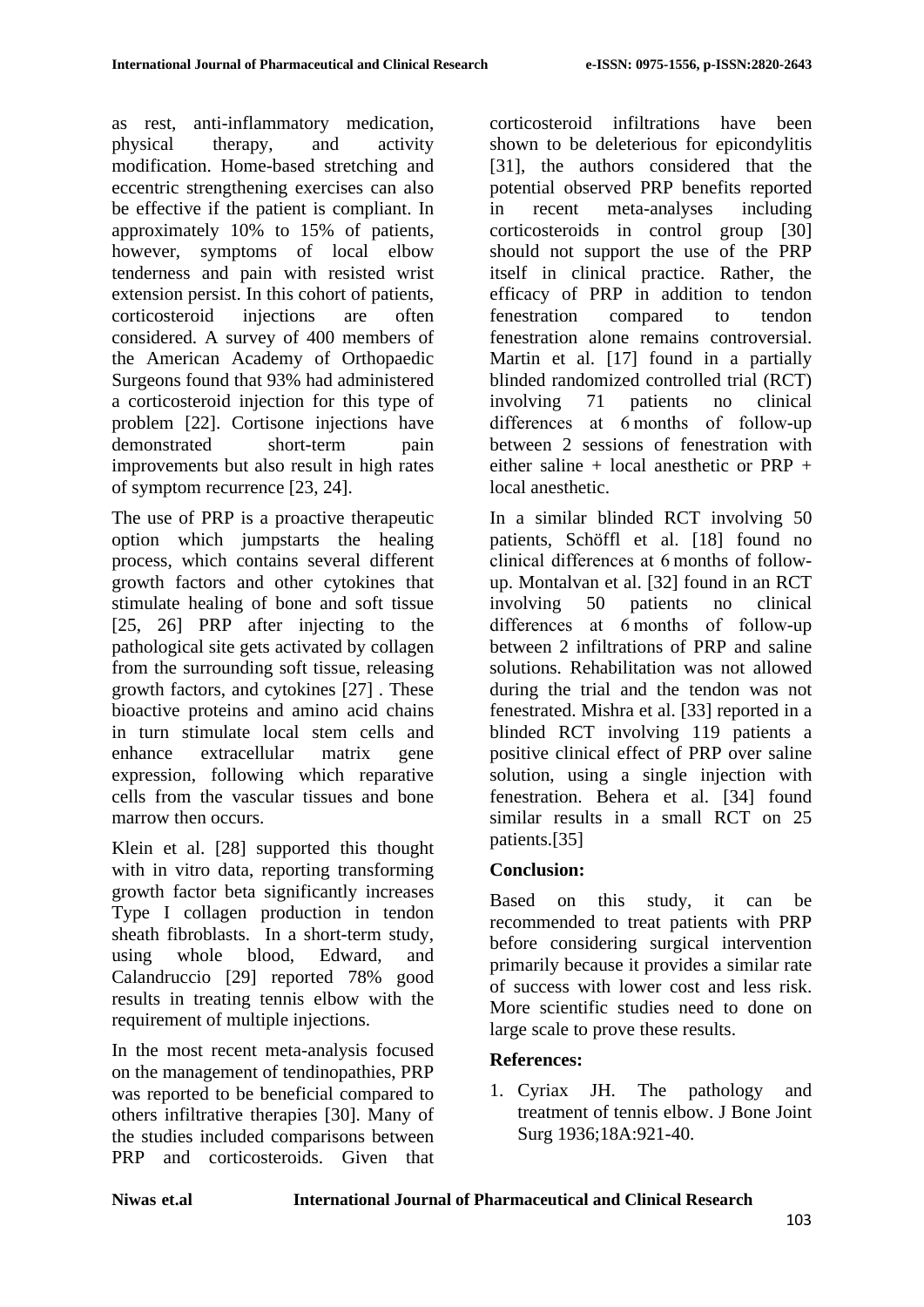- 2. Nirschl RP, Pettrone FA. Tennis elbow: the surgical treatment of lateral epicondylitis. J Bone Joint Surg Am. 1979;61(6A):832-839.
- 3. Ljung BO, Alfredson H, Forsgren S. Neurokinin 1-receptors and sensory neuropeptides in tendon insertions at the medial and lateral epicondyles of the humerus: studies on tennis elbow and medial epicondylalgia. J Orthop Res. 2004;22(2):321-327.
- 4. Zeisig E, Ohberg L, Alfredson H. Extensor origin vascularity related to pain in patients with tennis elbow. Knee Surg Sports Traumatol Arthrosc. 2006;14(7):659-663
- 5. Major HP. Lawn-tennis elbow [letter]. Br Med J. 1883;2:557.
- 6. Lo MY, Safran MR. Surgical treatment of lateral epicondylitis: a systematic review. Clin Orthop Relat Res. 2007;463:98-106.
- 7. Coonrad RW, Hooper WR. Tennis elbow: Its course, natural history, conservative and surgical management. J Bone Joint Surg Am 1973;55:1177- 82.
- 8. Coppinger JA, Cagney G, Toomey S, et al. Characterization of the proteins released from activated platelets leads to localization of novel platelet proteins in human atherosclerotic lesions. Blood. 2004;103(6):2096- 2104.
- 9. Mishra A, Randelli P, Barr C, Talamonti T, Ragone V, Cabitza P. Platelet-rich plasma and the upper extremity. Hand Clin. 2012;28(4):481- 491.
- 10. Mishra A, Woodall J Jr, Vieira A. Treatment of tendon and muscle using platelet-rich plasma. Clin Sports Med. 2009;28(1):113-125.
- 11. Virchenko O, Aspenberg P. How can one platelet injection after tendon injury lead to a stronger tendon after 4 weeks? Interplay between early regeneration and mechanical

stimulation. Acta Orthop. 2006; 77(5):806-812.

- 12. Visser LC, Arnoczky SP, Caballero O, Kern A, Ratcliffe A, Gardner KL. Growth factor-rich plasma increases tendon cell proliferation and matrix synthesis on a synthetic scaffold: an in vitro study. Tissue Eng Part A. 2010;16(3):1021-1029.
- 13. Wang X, Qiu Y, Triffitt J, Carr A, Xia Z, Sabokbar A. Proliferation and differentiation of human tenocytes in response to platelet rich plasma: an in vitro and in vivo study. J Orthop Res. 2012;30(6):982- 990.
- 14. Scherer SS, Tobalem M, Vigato E, et al. Nonactivated versus thrombinactivated platelets on wound healing and fibroblast-tomyofibroblast differentiation in vivo and in vitro. Plast Reconstr Surg. 2012;129(1):46e-54e.
- 15. Coombes BK, Bisset L, Vicenzino B. Management of lateral elbow tendinopathy: one size does not fit all. J Orthop Sports Phys Ther. 2015;45(11):938–49.
- 16. Mi B, Liu G, Zhou W, Lv H, Liu Y, Wu Q, et al. Platelet rich plasma versus steroid on lateral epicondylitis: metaanalysis of randomized clinical trials. Phys Sportsmed. 2017;45(2):97–104.
- 17. Pasha, T., Hossain, M. M., & Chowdhury, R. (2020). Nutritional status of pregnant women in selected hospitals in Dhaka city. Journal of Medical Research and Health Sciences, 3(12), 1114–1117.
- 18. Martin JI, Atilano L, Merino J, Gonzalez I, Iglesias G, Areizaga L, et al. Platelet-rich plasma versus lidocaine as tenotomy adjuvants in people with elbow epicondylopathy: a randomized controlled trial. J Orthop Surg Res. 2019;14(1):109.
- 19. Schöffl V, Willauschus W, Sauer F, Kupper T, Schoffl I, Lutter C, et al. Autologous conditioned plasma versus placebo injection therapy in lateral